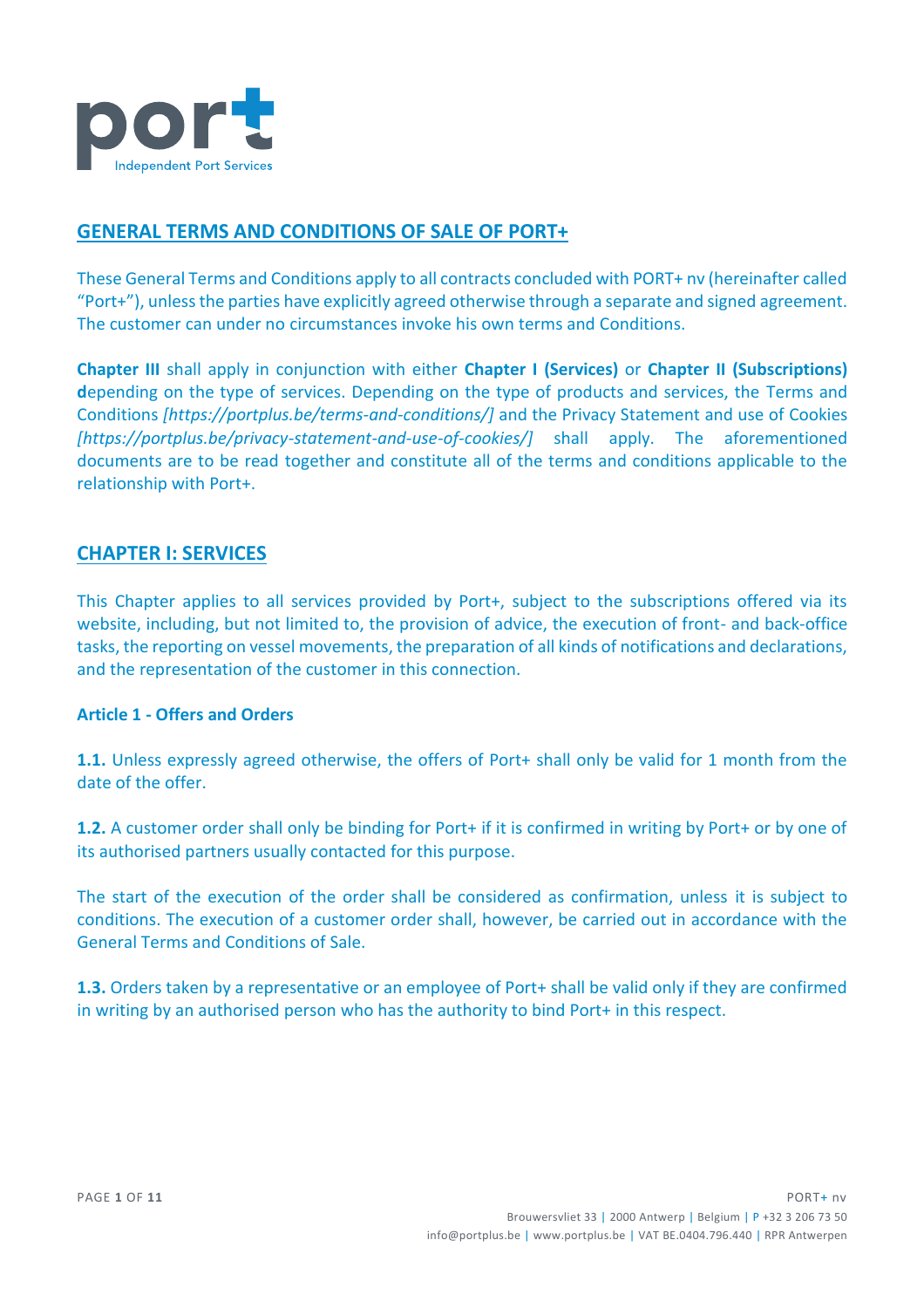

# **Article 2 - Description of the services to be provided**

The services will be provided as set out in the order form or on the front of the invoice.

#### **Article 3 – Price**

**3.1.** The price is the price as set out in the offer document.

**3.2.** The price is exclusive of VAT. Any increase in the VAT rate in the period between ordering and delivery shall be borne by the customer.

**3.3.** Any additional services shall be invoiced separately.

#### **Article 4 – Payment**

**4.1.** Unless otherwise indicated on the invoice, the price is payable within 30 days of the invoice date, unless agreed otherwise.

**4.2.** In the event of non or late payment, the price shall automatically and without any notice of default being required, be increased by a fixed compensation of 10% of the total invoice amount with a minimum of EUR 100.00. In addition, an interest in the amount of 10% shall automatically be due and without any notice of default being required.

**4.3.** Any non-payment of an invoice on the due date or any other default shall result in the immediate payability of all invoices that have thus far been issued and submitted to the customer, including those that have not yet expired, and automatically forfeit the customer's right in the future to any payment facility or discounted granted for cash payment.

**4.4.** Similarly, in the event of late payment in whole or in part, the customer shall owe the fixed compensation and the interest as referred to in article 4.2.

**4.5.** Without prejudice to the provisions in article 4.1, in the event of a dispute, the invoice can only be validly protested by registered mail within 8 working days of its receipt, clearly and exhaustively enumerating the reasons of the dispute.

Protests shall not suspend the customer's payment obligations.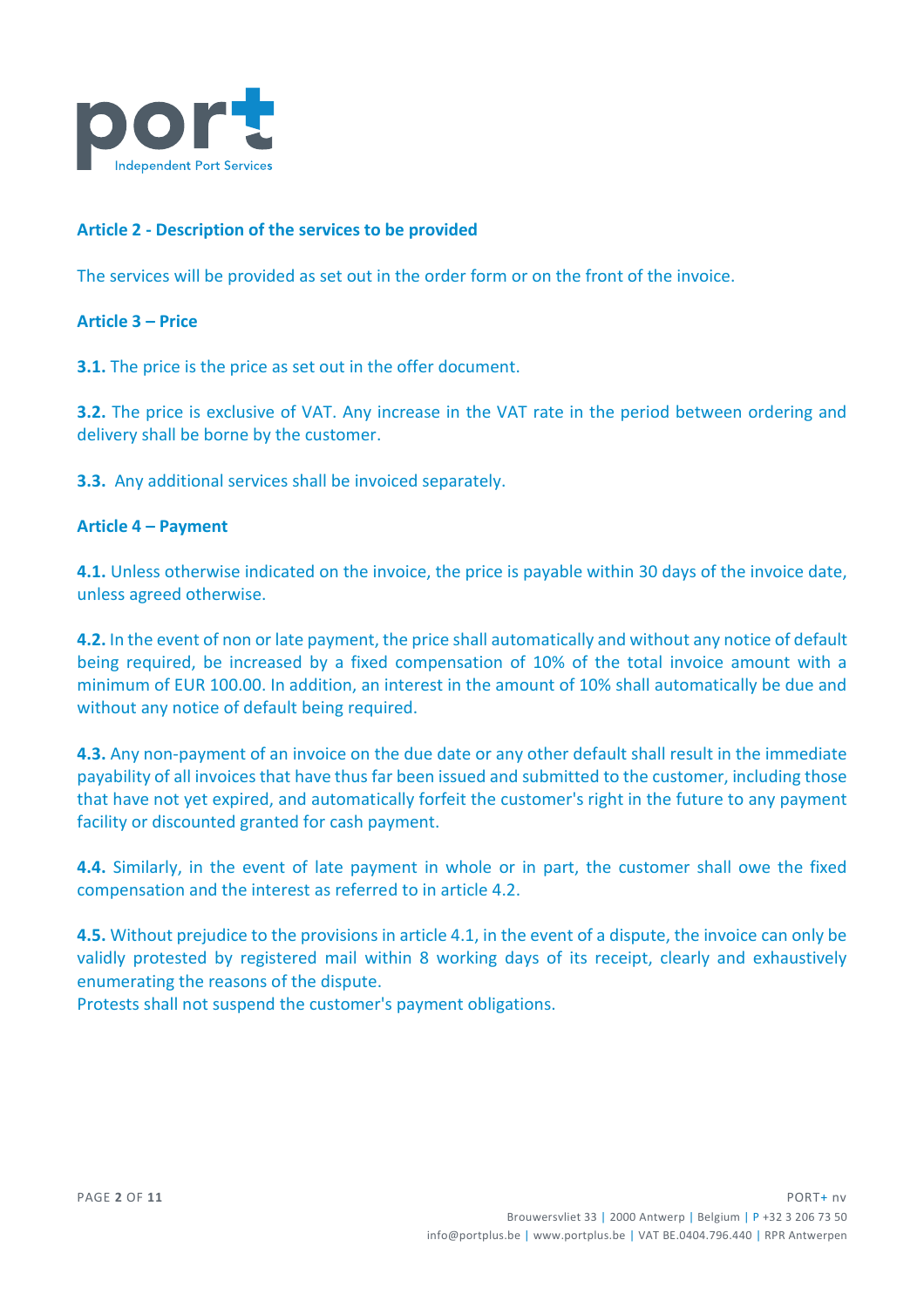

# **Article 5** – **Order cancellation**

Even if the customer's order has not yet been confirmed by Port+, in case of cancellation of an order that should be made in writing, the customer shall owe Port+ the following compensations, including for, among other things, preliminary work:

- In case of cancellation within 10 working days prior to the set delivery date: a fixed compensation of 15% of the price of the order;
- In case of cancellation within 5 working days prior to the set delivery date: a fixed compensation of 30% of the price of the order;
- In case of cancellation within 3 working days prior to the set delivery date: a fixed compensation of 50% of the price of the order.

The foregoing fixed compensation shall apply without prejudice to the right of Port+ to claim higher damages if the actual loss is proven to be higher.

### **Article 6** – **Contract termination**

Each party may, by giving three months' notice to the other party in writing, terminate the contract. The notice period starts the first day of the month following the month of written notification.

# **CHAPTER II: SUBSCRIPTIONS**

#### **Article 7 – Description**

**7.1.** Through its Platform, Port+ provides also paid subscriptions for which registered Users can register (hereinafter called 'Subscriptions').

**7.2.** By Platform is meant all of the websites and applications developed by Port+, including but not limited to www.portplus.be and \*.portplus.be.

**7.3.** The Subscriptions are aimed primarily at 'Users' who use them for purposes that fall within their business or professional activities. A VAT-number is required when registering for the Subscriptions.

**7.4.** The use and the conditions governing these Subscriptions are laid down by these General Terms and Conditions of Sale.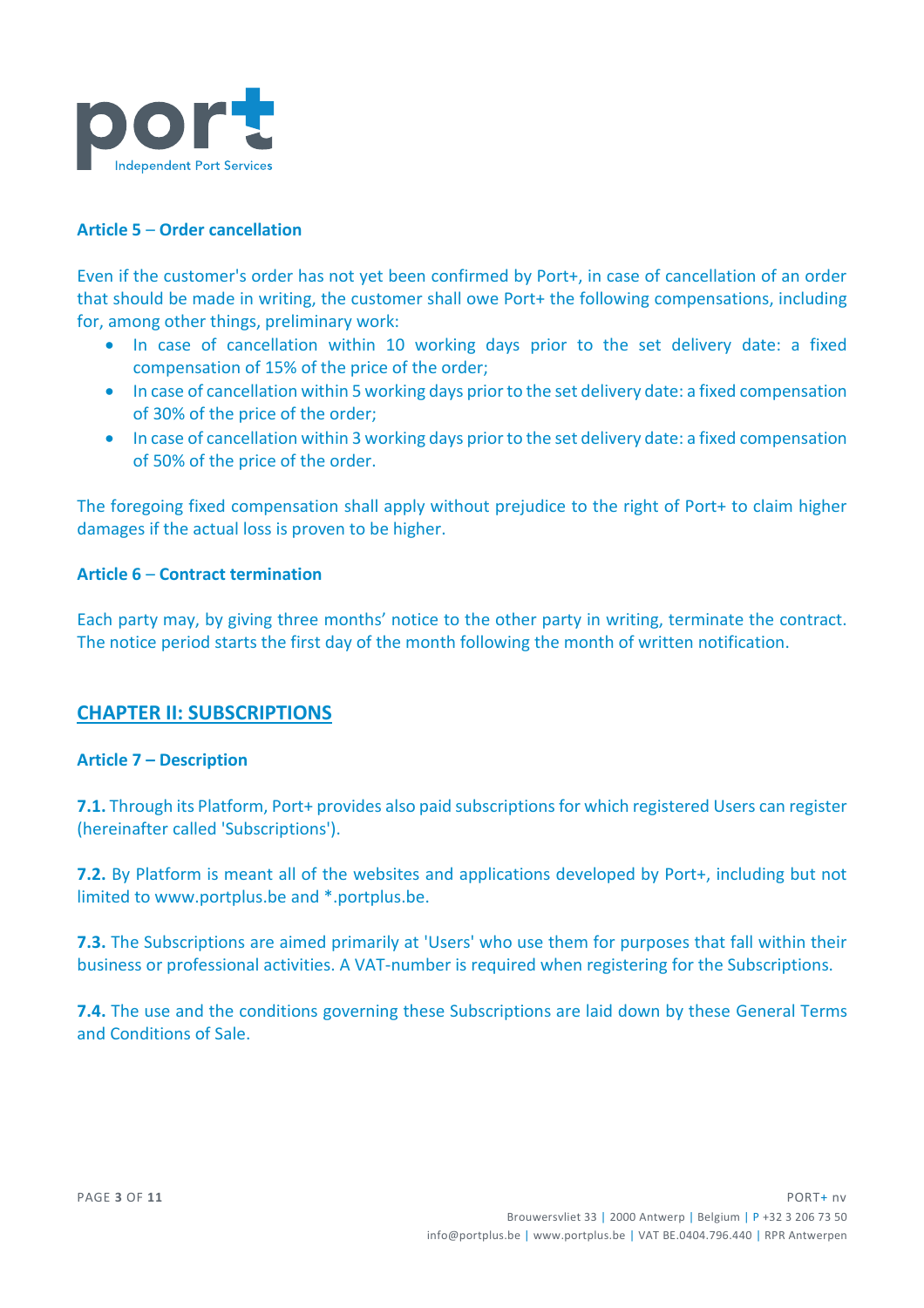

## **Article 8 - Right of use**

**8.1.** The User is granted a restricted right of access, use and display of the Port+ Platform, including the database and the content.

**8.2.** Discontinuation of the right of use by the User does not entitle the User to any refund of paid Subscription fees, as set out in article 9 of these Terms and Conditions ('Rates and Payment').

**8.3.** Discontinuation of the right of use does not result in automatic deletion of the User profile. If the User wants to remove his user profile, he must exercise his right by sending a dated request in writing to Port+, by post or by e-mail t[o privacy@portplus.be.](mailto:privacy@portplus.be) Port+ undertakes to act upon this request within 20 working days, with a maximum of 3 months, by supplementing, rectifying or even removing the personal data in whole or in part. Without prejudice to the provisions in article 10 ('Duration').

**8.4.** Discontinuation of the use by the User will not affect the term of the Subscription, as set out in article 10 ('Duration').

**8.5.** Depending on the accessible functionality, the User has a right to add content to the Platform.

**8.6.** By placing content on the Platform, the User grants Port+ a perpetual, free, and transferable licence to use, reproduce, process and disclose such content to third parties to the extent necessary to ensure the provision of the services of our Platform. This licence applies to all types of intellectual property right concerned, as discussed in detail in article 11 ('Intellectual Property'), with the exception of any moral rights that may apply.

#### **Article 9 – Registration**

**9.1.** Access to certain functionality and specific information on our Platform is limited to registered Users who have the capacity to do so.

**9.2.** When registering, the User is required to provide correct, truthful, up-to-date and complete information. Depending on the capacity of the User, it may be absolutely necessary to provide specific information. This obligation applies both when creating the user profile and in the future. It is the sole responsibility of the User to rectify or delete outdated information.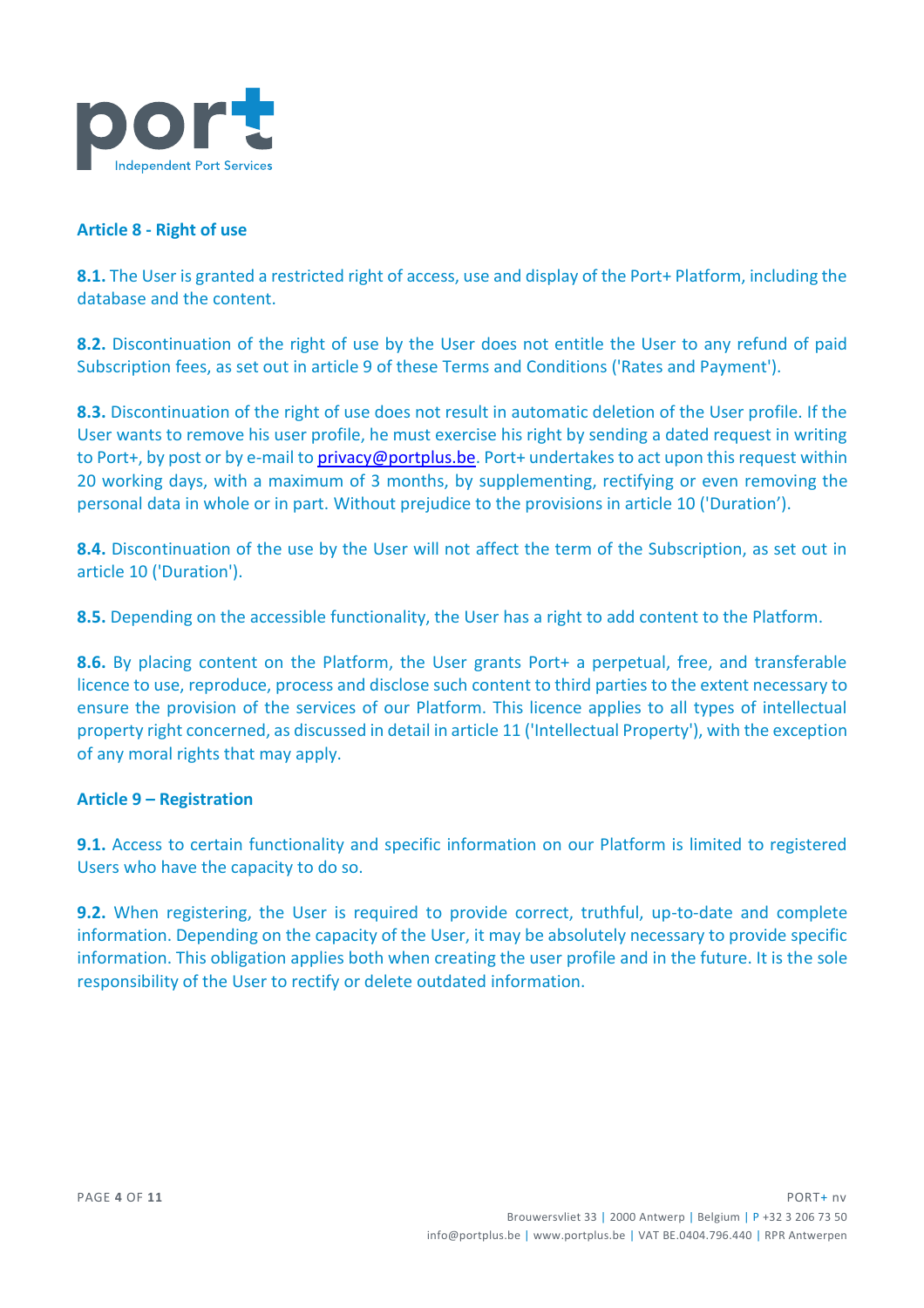

**9.3.** Each user profile is strictly individual, personal and confidential. A user profile cannot be transferred to third parties without the explicit consent of Port+.

The User is solely responsible for all actions performed under the user profile and must also ensure the confidentiality of the user profile, including the log-in data. Any breach of the confidential nature of the information must be reported to Port+ so that appropriate action can be taken.

**9.4.** Port+ does not actively check created user profiles but it does reserve the right to take appropriate action wherever this is required.

The collection and processing of personal data is subject to stringent conditions by the legislator as stipulated in the legislation and European Regulation (EU) 2016/679 GDPR-AVG, Directive 95/46 / EC. By registering, the User gives us permission to open, store and disclose the information provided in accordance with our Privacy Statement and use of Cookies *[https://portplus.be/privacy-statementand-use-of-cookies/]*.

## **Article 10 - Rates and Payment**

**10.1.** Our rates are stated in EURO and are exclusive of VAT and other taxes. Apparent and/or obvious errors in our prices can be corrected also after registration. Any additional costs, for example when using specific payment methods, will be clearly communicated in advance to the User and will be fully borne by the User.

**10.2.** Port+ is at any time entitled to change its rates, but undertakes to apply the rates as indicated on its website at the time of registration.

In addition, Port+ may annually adjust the price for ongoing Subscriptions. If the rate for the year following the term of the ongoing contract is adjusted, the User will be informed thereof at least 30 calendar days prior to expiry of the ongoing term. Unless the User terminates the contract in accordance with the provisions in article 11 ('Duration'), the User will be deemed to agree with the price for the year following the term of the ongoing contract. Price changes resulting from changes in VAT rates will be charged in their entirety to the User.

**10.3.** The User of our Subscriptions has the obligation to immediately check the provision of our services for possible defects and deficiencies attributable to Port+. Poor service performance must be reported by the User within 7 days of establishing the poor performance. This report must be in writing and substantiated and sent to Port+. The User is only entitled to repair of poor service performance by repeat performance. The User will not be entitled to any damages or any other form of compensation.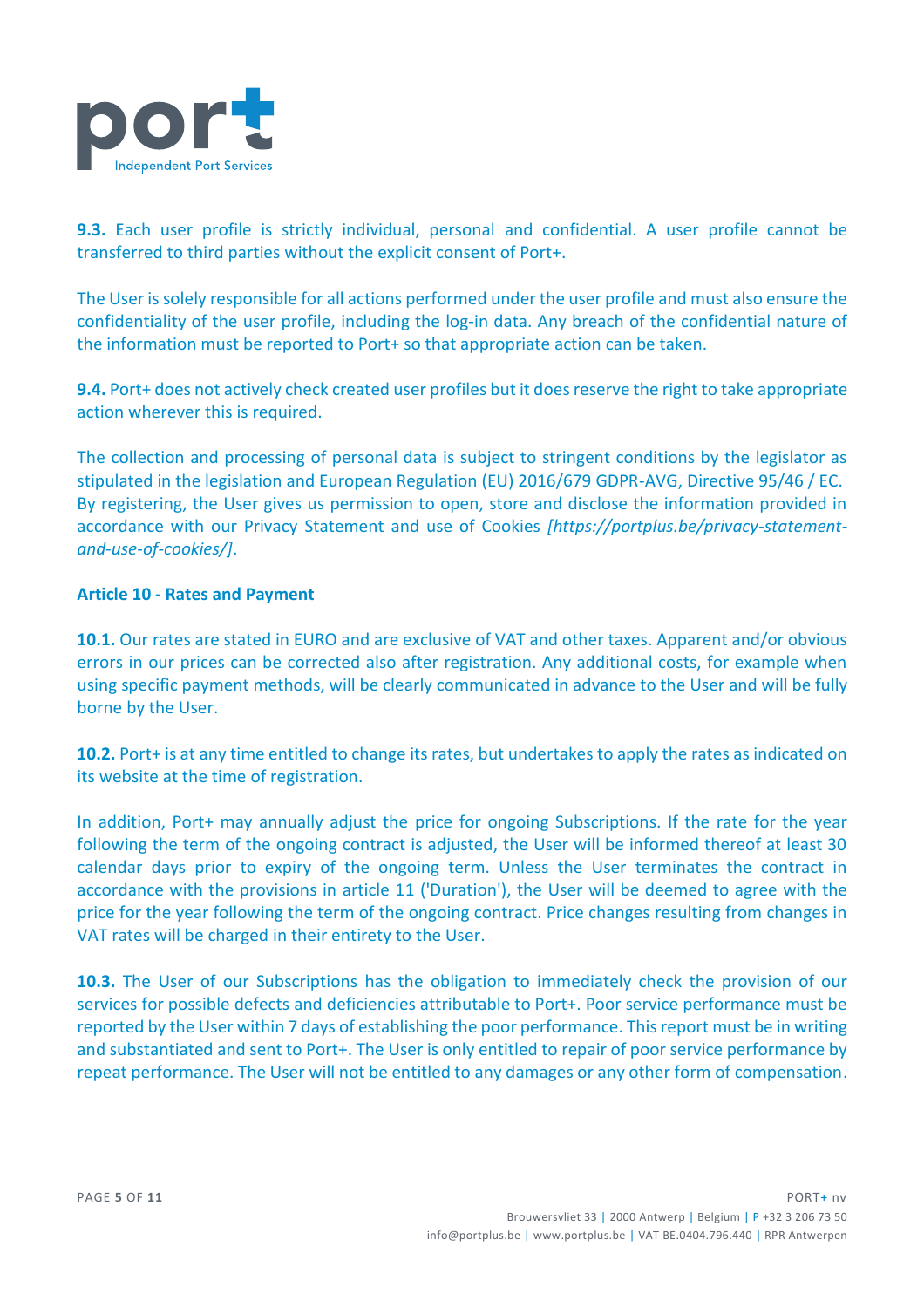

**10.4.** As soon as we receive your registration for a Subscription, an order confirmation will be sent to the e-mail address specified by the User. This order confirmation is the time of conclusion of the contract. The order confirmation will be accompanied by an invoice for the future duration. The User has a payment term of 30 days from invoice date. Payment will be made by bank transfer (Bank: KBC IBAN: BE49 4128 0892 1171 BIC: KREDBEBB). The User will soon be given access to the Subscriptions for which he has registered, provided the 'User' complies with his obligations.

**10.5.** If the User does not act within the prescribed payment terms, he shall automatically be in default. Port+ will automatically block and terminate the Subscriptions upon expiry of the payment term. In the event of non-payment, Port+ may decide to suspend compliance with its other/additional delivery obligations until the amount due has been paid in full.

**10.6.** Port+ will not make any refunds if the User does not use his Subscriptions or if the User is not satisfied with his Subscriptions. The User is not entitled to any refund if access to his Subscriptions is restricted or prevented in whole or in part and temporarily or permanently in accordance with article I.3 ('Remedies') of the Terms and Conditions *[https://www.portplus.be/terms-and-conditions/]*.

# **Article 11 – Duration**

**11.1.** Our Subscriptions are always offered for a limited duration, fixed at one (1) year from registration for the relevant Subscription, unless otherwise provided for on our Platform. Any changes that may later be made to the relevant Subscription will automatically follow the term of the ongoing registration.

**11.2.** Upon expiry of the limited period, the contract will automatically be tacitly renewed for another 1-year period, unless otherwise agreed. Parties may terminate the contract upon expiry of each limited period. To do so, the Party must notify the other party(ies) by registered mail at least 15 calendar days prior to expiry of the period.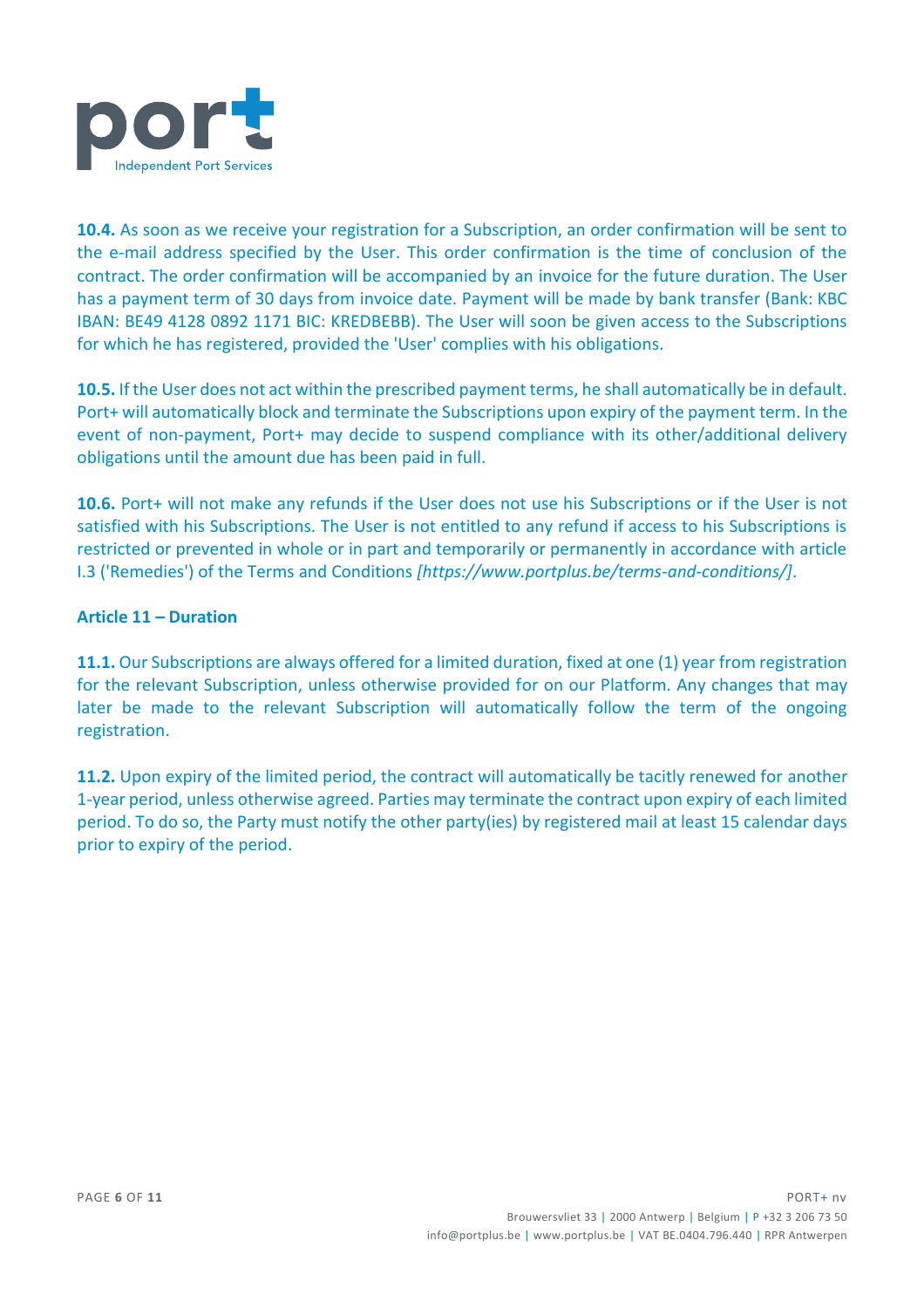

## **Article 12 - Intellectual property**

**12.1.** Creativity deserves protection, and so does our Platform and its content. This protection is provided by intellectual property rights and belongs to all Parties, more specifically Port+ and third parties. By content is meant the very broad category of photos, video, audio, text, notes, drawings, articles, et etcetera. This content is protected by copyright, software rights, database rights, design and model rights, and other applicable (intellectual) property rights. The technical nature of our Platform itself is protected by copyright law, software and database law. Every trademark that we use on our Platform is also protected by applicable trademark law. Users are not allowed to use and/or make changes to the intellectual property rights as described in this article, without the consent of the owner of such rights.

**12.2.** Any User who adds content to our Platform is responsible for the intellectual property rights attached to such content. The User undertakes to ensure that his actions shall not in any way infringe the intellectual property rights of any other party. If the User commits a breach of intellectual property rights, such breach shall in no case be attributable to Port+. Any factual or legal consequences shall therefore be fully borne by the User. We again urge you to notify us of any breaches of intellectual property rights, so as to enable us to take appropriate action.

#### **Article 13 – Changes**

Port+ reserves the freedom to change, expand, restrict or discontinue the Platform and the related services at any time. The User of our Subscription can count on additional guarantees if required by the circumstances. The use of this right does not require prior notification of the User, nor does it give rise to any compensation.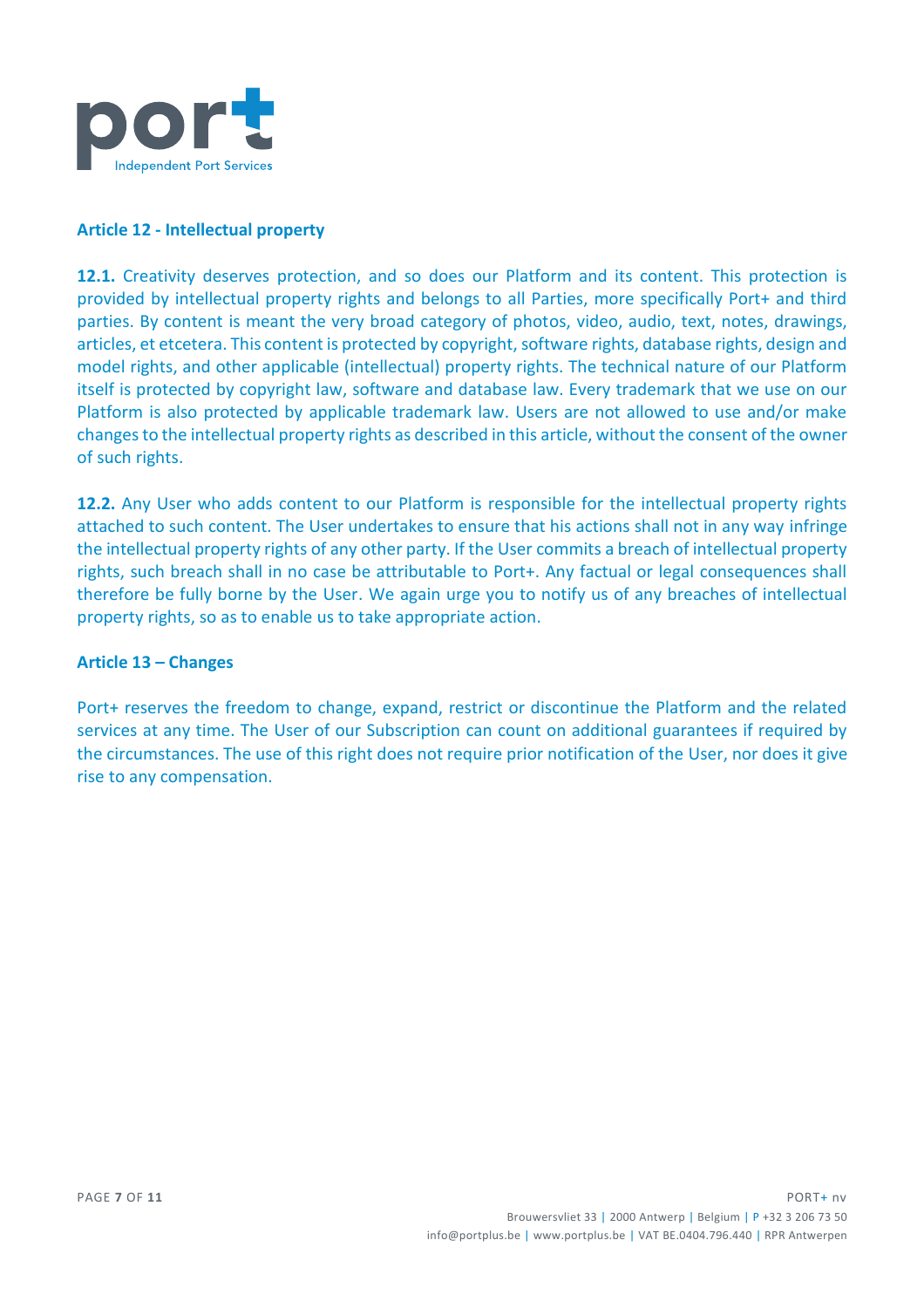

# **CHAPTER III: GENERAL PROVISIONS**

#### **Article 14 – Indexation**

Our rates are subject to annual revision according to the consumer price index figure. Calculation is based on the following formula: (base price X new index figure) / initial index figure. The new index figure is the consumer price index figure of the month of the year in which the price is revised. The initial index figure is the index figure of the corresponding month of the year preceding the year of the new index figure. A revision of the basic price according to the index figure is not considered a price adjustment and will therefore not be communicated to the User.

## **Article 15 - Suspension and dissolution of the contract**

In the event of non-payment on the due date, in the event of default, for any reason whatsoever, or in the event of non-compliance with any contractual obligation, Port+ will be entitled to:

- either unilaterally suspend the execution of all ongoing orders/obligations until the customer has complied with all obligations, after notice of default has been served on the customer and if the customer has failed to cure any such default within a period of eight working days, without this giving rise to any claim for damages on the part of the customer, but without prejudice to the right of Port+ to claim damages;
- or unilaterally dissolve the contract, without prior judicial authorisation and after notice of default has been served on the customer and if the customer has failed to cure any such default within a period of eight days, without prejudice to the right of Port+ to claim damages.

## **Article 16 – Netting (offsetting)**

Any form of set-off whatsoever by the customer is excluded. Port+, however, is entitled to apply a setoff with respect to the customer, between any amounts due by Port+ to the customer and any amounts due by the customer to Port+, for any reason based on any cause or agreement whatsoever.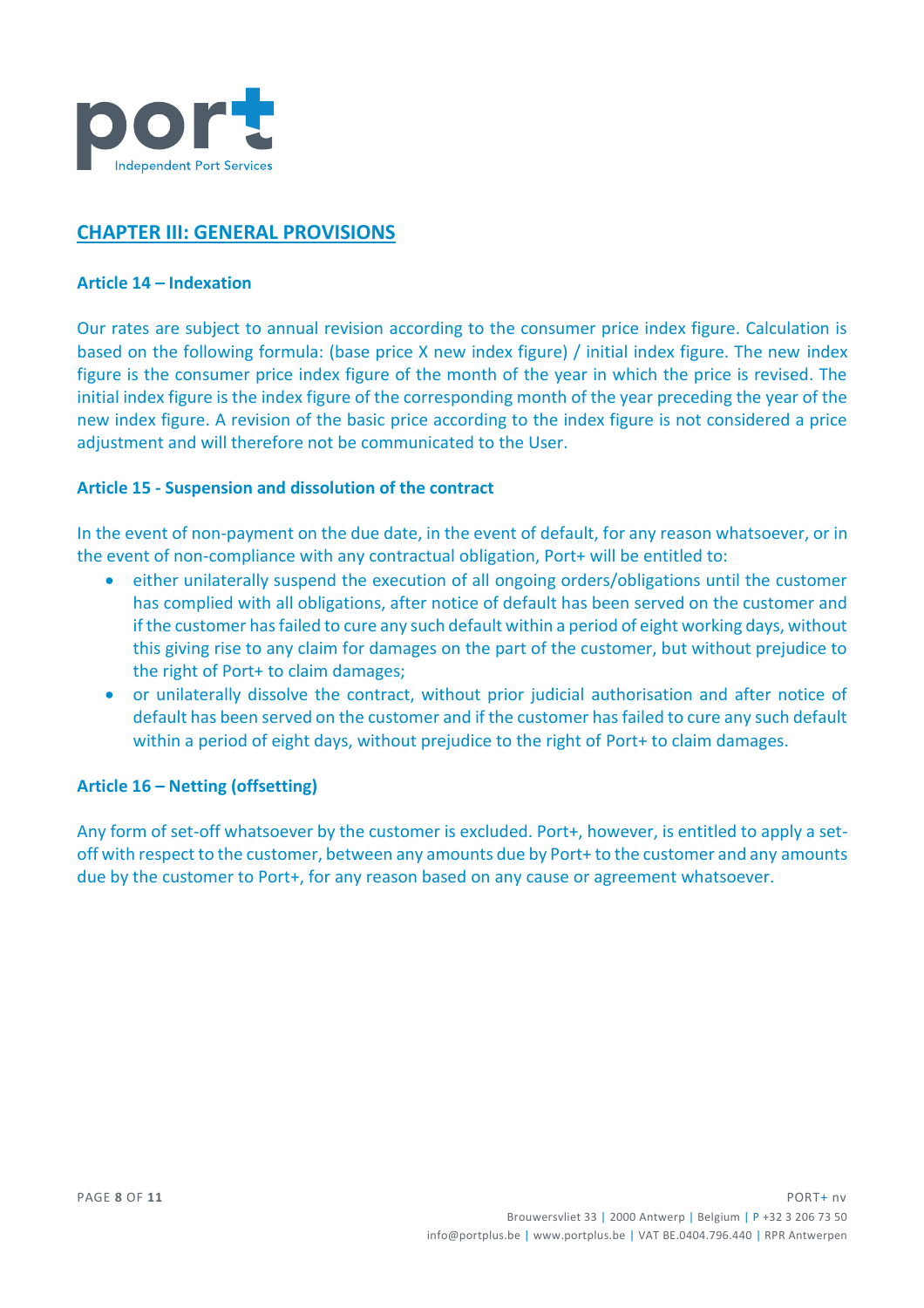

## **Article 17 – Guarantees**

If the confidence of Port+ in the creditworthiness of the customer is shaken as a result of late payment or default, judicial enforcement actions against the customer and/or other demonstrable events which call into question and/or undermine the confidence in the proper performance of the customer's obligations, Port+ reserves the right to demand appropriate guarantees from the customer. If the customer refuses to comply with this demand, Port+ reserves the right to cancel the order in whole or in part, even if the goods have already been shipped in whole or in part. In such a case, the amount referred to in article 5 above ('Order cancellation') shall be payable as compensation, without prejudice to the payment of any partial delivery already made.

### **Article 18 – Invoicing**

Port+ addresses the invoice, for the amount agreed upon and increased with the VAT, to the invoicing party mentioned on the order form (article 2) and/or provided by the customer at the time of registration (article 8.2). Adjustments at a later stage to the invoicing details will incur an administrative cost invoiced separately.

### **Article 19** – **Liability, responsibilities, indemnification**

**19.1.** Port+ shall be liable only in the event of proven intent or gross negligence in the provision of the service.

**19.2.** Furthermore, the liability of Port+ shall be limited to three times the invoiced amount, or the paid Subscription fees. In all cases of possible damage caused by the service, the liability of Port+ shall in any case be limited to the coverage as provided by the civil liability insurance of Port+.

**19.3.** Any liability of Port+ shall further be limited to direct damage, with the exclusion of indirect damage including, but not limited to, loss of profit, financial or commercial losses, loss of production, increase in overheads, increased administrative costs, loss or damage of data, loss of contracts, immaterial damage and loss of customers.

**19.4.** If the service of Port+ relates to the provision of information, such information shall be deemed to be of a purely informative nature for the customer of Port+. While the greatest care has been taken in compiling the information, Port+ cannot guarantees its accuracy. Port+ can in no way be held liable for the information provided.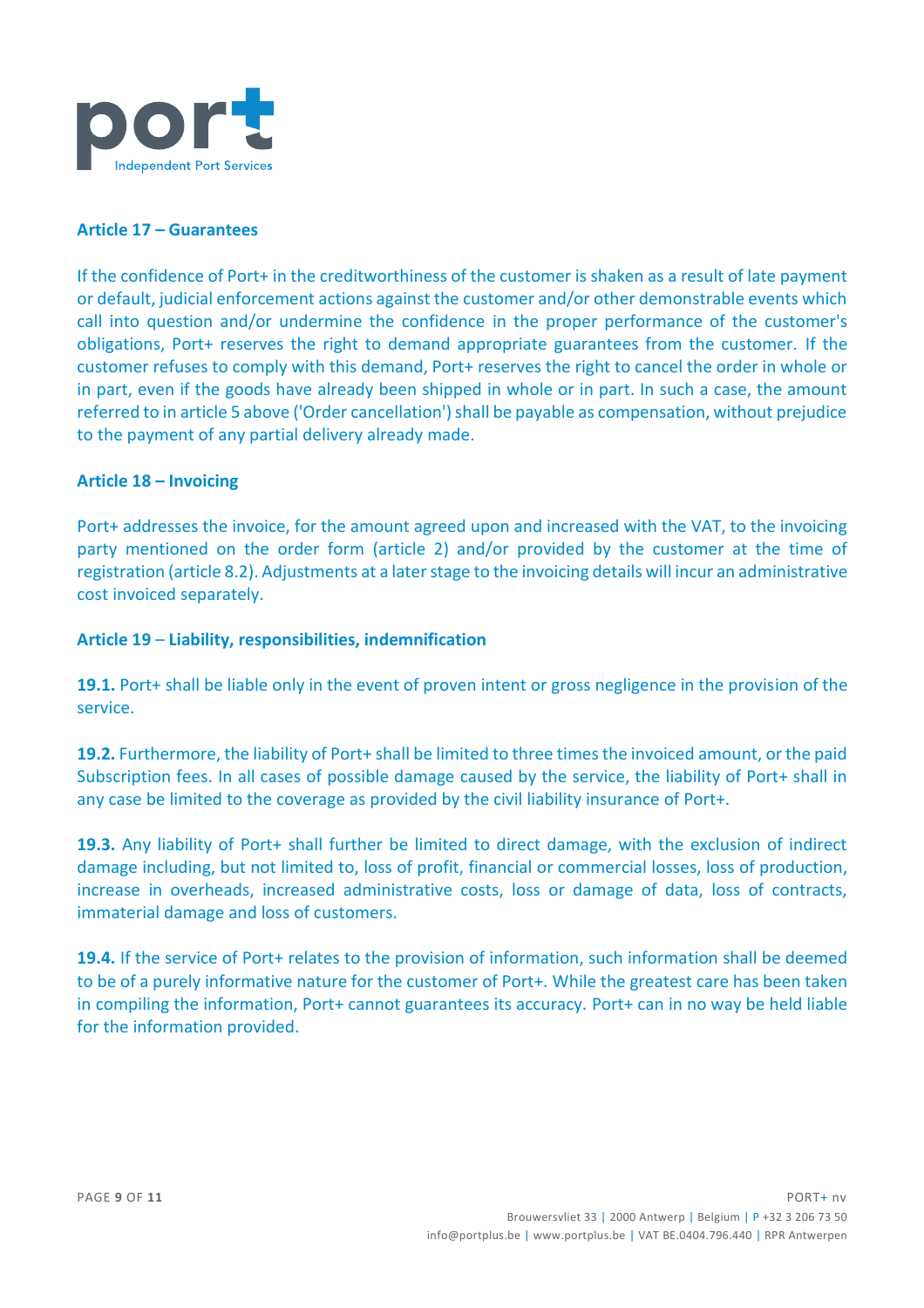

**19.5.** Port+ cannot be held liable for errors in the execution of the service that are due to incorrect or faulty information provided by the customer. Port+ shall in no case be required to question, check or correct the information provided by the customer.

**19.6.** The customer shall indemnify and hold harmless Port+ from and against all and any claims and damage arising from incorrect or faulty information provided by the customer, even if attributable to third parties.

# **Article 20 - Force majeure**

**20.1.** Any case of force majeure or unforeseeable circumstances shall, as of right, release Port+ from any obligation whatsoever without the customer being entitled to damages.

Situations to be considered as force majeure include, but are not limited to: accidents, equipment failure, exceptional weather conditions, fire, strikes, lock-out, theft, interruption or failure of the internet caused by the service provider of Port+, and exceptional traffic disruptions.

**20.2.** Where, for compliance with its obligations, Port+ is dependent on, for example, supplies by a third party, these provisions shall also apply in the event of force majeure or unforeseeable circumstances with such third party, insofar as such event would delay or prevent compliance with our obligations.

## **Article 21 – Invalidity**

**21.1.** The invalidity of one or more clauses of the general agreement does not affect the validity of the remaining general terms and conditions of sale.

**21.2.** Parties undertake to replace the invalid clause(s) by a valid clause, or clauses, that match(es) or reflect(s) as closely as possible the original intents of parties and the spirit of the agreement.